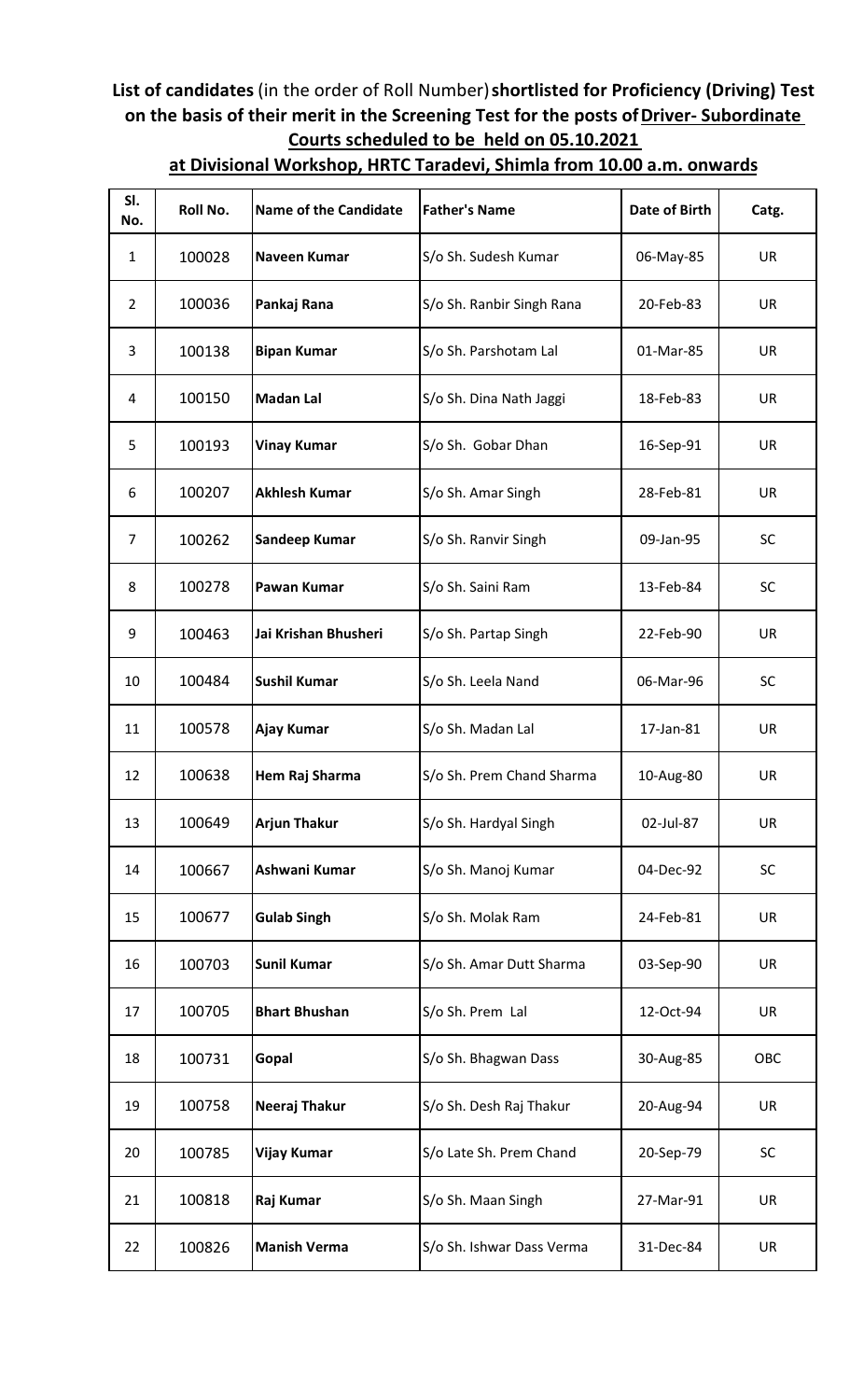## Page 2 of 3

| SI.<br>No. | Roll No. | <b>Name of the Candidate</b> | <b>Father's Name</b>      | <b>Date of Birth</b> | Catg.     |
|------------|----------|------------------------------|---------------------------|----------------------|-----------|
| 23         | 100867   | Sanjay Kumar                 | S/o Sh. Ramesh Chand      | 25-Mar-79            | <b>UR</b> |
| 24         | 100898   | <b>Rahul Khanna</b>          | S/o Sh. Pratap Khanna     | 17-Aug-96            | <b>UR</b> |
| 25         | 100919   | Neeraj Kumar                 | S/o Sh. Nand Lal          | 11-Apr-87            | <b>SC</b> |
| 26         | 100925   | Rajender Verma               | S/o Sh. Hari Ram          | 18-Oct-90            | UR        |
| 27         | 101014   | <b>Akbar Mehta</b>           | S/o Sh. Madan Singh       | 03-Nov-93            | UR        |
| 28         | 101048   | <b>Pawan Thakur</b>          | S/o Sh. Shamsher Singh    | 02-Mar-92            | <b>UR</b> |
| 29         | 101071   | <b>Devinder Singh</b>        | S/o Sh. Sohan Singh       | 27-Jul-86            | <b>UR</b> |
| 30         | 101145   | Sanjeev Kumar                | S/o Sh. Vidya Prakash     | 18-Feb-95            | <b>UR</b> |
| 31         | 101159   | <b>Rakesh Kumar</b>          | S/o Sh. Prakash Chand     | 07-Nov-88            | <b>UR</b> |
| 32         | 101183   | <b>Ashish Chaudhary</b>      | S/o Sh. R.D. Chaudhary    | 25-Dec-91            | <b>SC</b> |
| 33         | 101196   | Jeevan Lal                   | S/o Sh. Inder Jeet Singh  | 11-Oct-86            | UR        |
| 34         | 101331   | Sunil Sharma                 | S/o Sh. Padam Nabh Sharma | 19-Jul-92            | <b>UR</b> |
| 35         | 101432   | Surender kumar               | S/o Sh. Gurdass           | 30-Jan-95            | SC        |
| 36         | 101434   | <b>Vikash Kumar</b>          | S/O Sh. Khem Singh        | 26-Jan-83            | <b>UR</b> |
| 37         | 101564   | <b>Vishal Prashar</b>        | S/o Sh. Desh Raj          | 05-Aug-86            | <b>UR</b> |
| 38         | 101568   | <b>Bhupender Singh</b>       | S/o Sh. Gurdeet Singh     | 03-Apr-91            | <b>SC</b> |
| 39         | 101614   | Rajender Kumar               | S/o Sh. Baldev Raj        | 07-May-88            | OBC       |
| 40         | 101625   | <b>Dinesh Kumar</b>          | S/o Sh. Nikka Ram         | 07-Mar-92            | <b>UR</b> |
| 41         | 101651   | <b>Trinetra Singh Thakur</b> | S/o Sh. Ranbir Singh      | 10-Jul-81            | <b>UR</b> |
| 42         | 101809   | <b>Rohit Rana</b>            | S/o Sh. Kanwar Singh Rana | 26-Dec-90            | <b>UR</b> |
| 43         | 101829   | <b>Amit Kumar</b>            | S/o Sh. Chet Ram          | 20-Aug-81            | <b>UR</b> |
| 44         | 101890   | <b>Kailash</b>               | S/o Ramesh Chand          | 28-Jan-91            | <b>UR</b> |
| 45         | 101918   | <b>Arun Dhiman</b>           | S/o Sh. Padam Dev         | 19-Nov-93            | SC        |
| 46         | 101966   | <b>Vinod Kumar</b>           | S/o Sh. Krishan Dutt      | 04-Apr-80            | UR        |